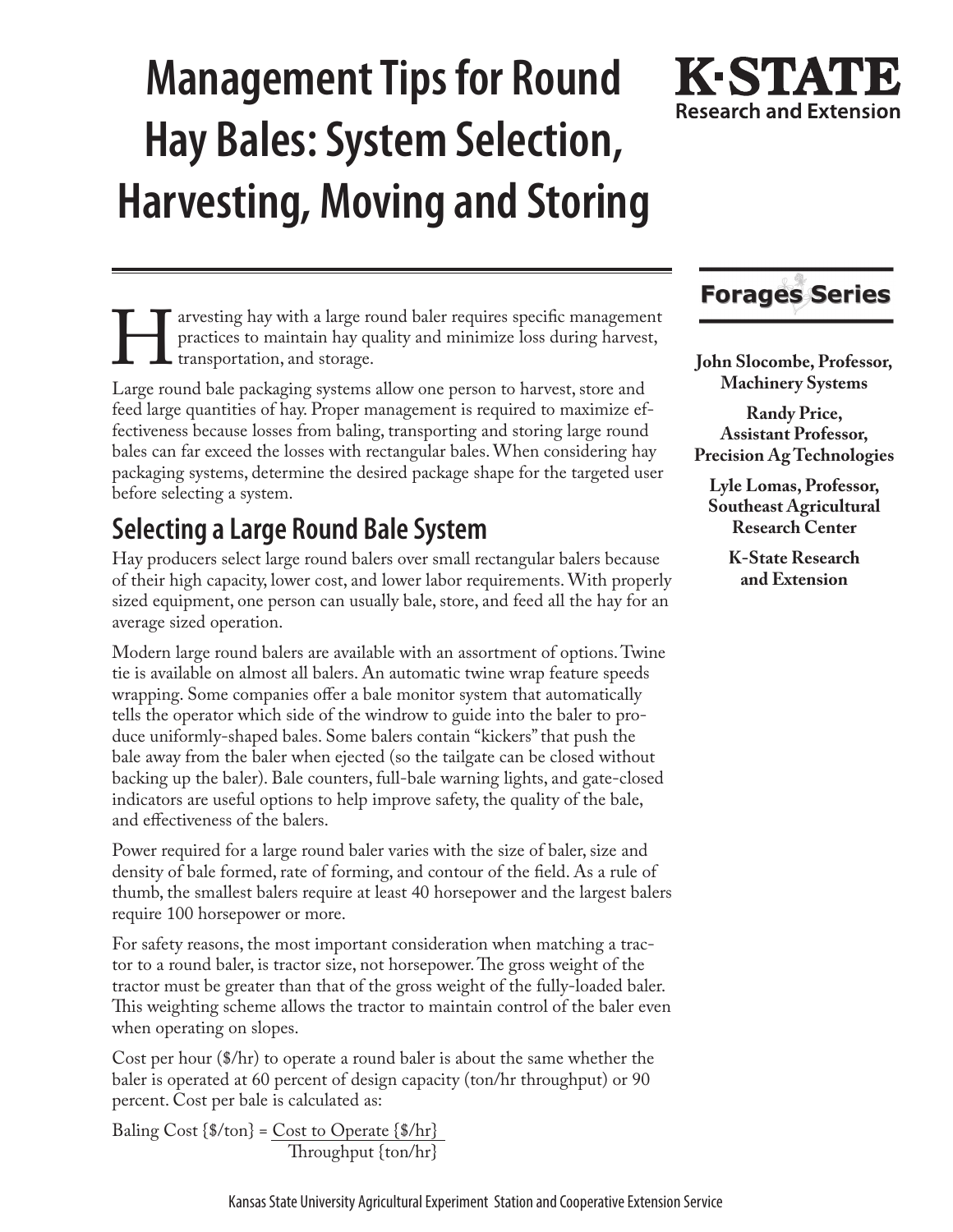It is an advantage to operate the baler at maximum design capacity. However, there are considerations. Operators must learn not to drive too fast along a heavy windrow. If a baler becomes jammed, it may require 30 minutes or longer to correct this problem. Most balers are equipped with a slip clutch on the pickup mechanism. As the slip clutch is engaged due to overloading, the operator can hear the noise and knows to slow down forward progress. Most operators need to keep the baler operating at 90 percent of design capacity to obtain maximum efficiency.

**Bale Chamber.** Most large round balers are designed to minimize hay loss. A typical system will have a dedicated bale chamber and very close belt spacing. The chamber can be a fixed or variable chamber.

In a fixed chamber baler, hay rolls inside the chamber until it is full. These bales tend to have a softer core. The fixed chamber is normally confined by belts, chains, rollers, or drums. In a variable chamber, flat belts or chains with slats contain the bale from its initial formation until completion, and can make a bale with uniform density throughout. Some round baler models have twin bale chambers. The second side of the baler chambers a new bale to start while the previous full bale is being wrapped, tied, and ejected – all without stopping the forward travel of the tractor.

Data suggests that bale chamber losses are lower for variable chamber balers with belts than for fixed chamber balers with rollers. However, rollers may require less maintenance than belts or chains.

**Baler Size.** Large round balers come in a wide range of sizes. The smallest balers produce a full-sized bale that is approximately 4 feet wide by 4 feet in diameter. The largest balers make bales that are 8 feet wide by 6 feet in diam eter.

Bale weights vary from 500 to 2,500 pounds in properly conditioned hay. Bale weights will also vary with the type and/or species of forage being harvested (i.e., grass vs. legume, first vs. second cutting, etc.). Balers with a variable chamber produce uniform density bales in any diameter up to full size. Fixed chamber balers will not produce a maximum density bale until it reaches full size.

**Wrapping Options.** When selecting a wrapping system, keep in mind what type of large bale storage you will be using for a majority of your large bales. Considerations include, but are not limited to, indoor vs. outdoor storage and outdoor covered vs. outdoor uncovered. An operator has several options when comparing twine, net wrap, and plastic wrap. Solid plastic sheeting around the bale's circumference will reduce outside storage losses by shedding wa ter. Wrapping bales with ultraviolet (UV) light-stabilized plastic can reduce dry matter (DM) losses to only 7 percent (compared with 35 percent losses from unwrapped bales stored outside on the ground). Solid plastic wrap can be applied at baling by late model balers with the proper attachments. Wrap ping during baling eliminates the additional labor needed for bale bonnets or sleeves. Self-adhesive plastic wrap eliminates the need for twine, offsetting a portion of the cost.

Porous net wraps shed water and permit greater air flow at the bale surface for less cost than plastic wraps. Net wraps applied during baling eliminate the need for twine. Studies show that net wrap reduces grass hay DM losses by as much as 32 percent compared with bales stored outside on the ground. When comparing losses of bales stored outside, the net wrap's effectiveness is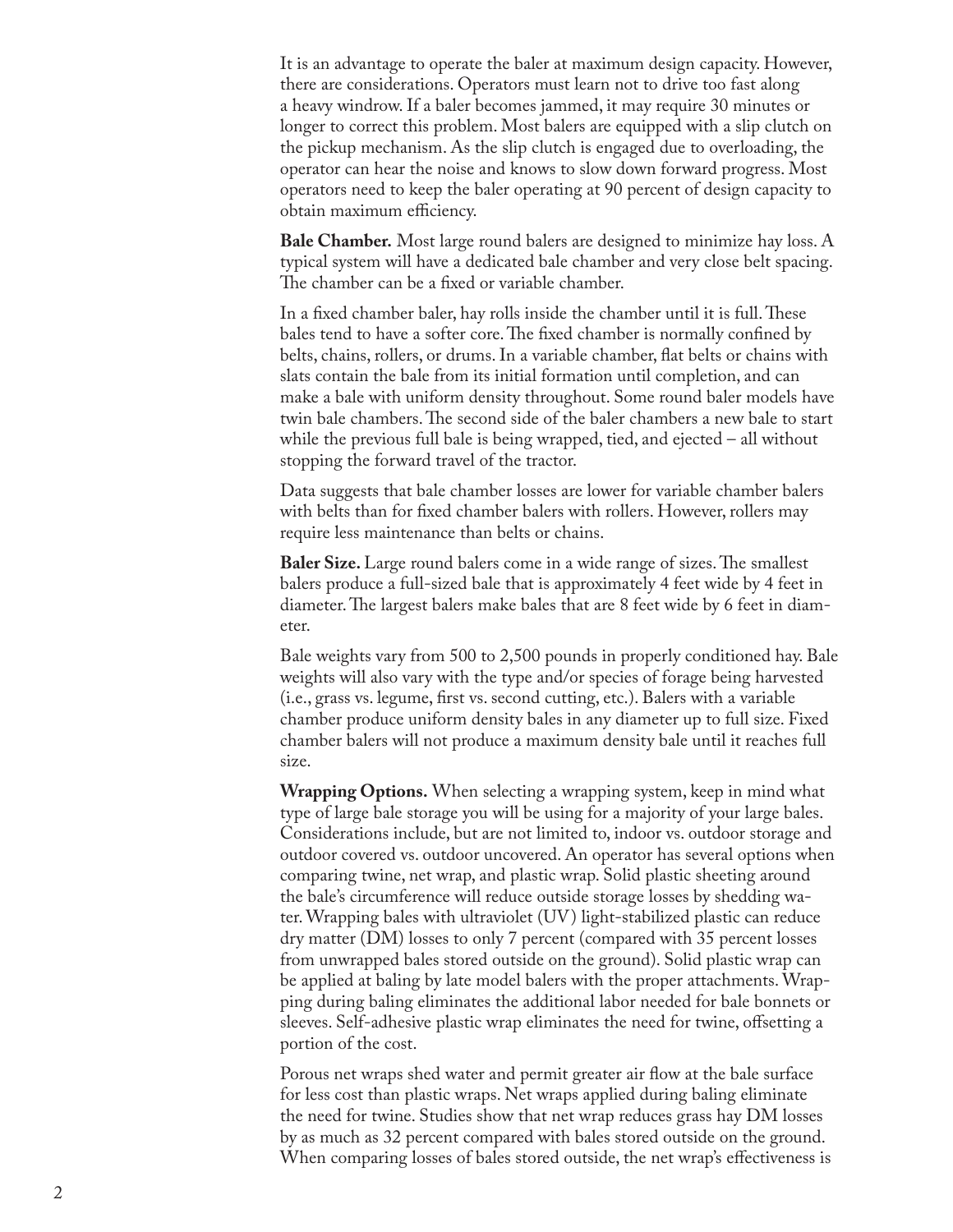between twine-tied and plastic wrap. Before ejection from the baler, net wrap requires two spins to wrap the netting compared to eight or more spins for twine. Reduction in the stop time to wrap a bale offsets the higher cost of the netting. Total baling cost per bale for an efficiently run operation is about the same as with twine.

# **Harvesting**

**Hay Preparation.** The quality of hay entering the baler will greatly influence the amount of field loss, efficiency of baling, and quality of hay after storage. Hay quality is generally more critical with large round balers than with rectangular balers. In particular, a large round baler will have excessive field loss when the hay is too dry. Harvesting hay during the early stages of maturity produces bales with lower storage losses than late-cut material. The following management tips will help reduce hay loss and improve the quality of large round bales:

**Cutting**, Hay is usually cut with a sickle or disc-type mower, a windrower, or a swather. The cutting mechanisms must be sharp and properly adjusted to cut the forage cleanly and minimize shattering. Cutting after the dew is gone and when the topsoil is dry speeds drying. Long stubble keeps the windrow off the soil surface, aids drying, and improves subsequent pickup performance of the baler.

Disc mowers allow hay to be cut earlier in the morning or later in the evening, extending the cutting window. Increased leaf moisture will result in less leaf shattering. Research shows an increase in hay quality when hay was cut while the sugar content in the plant was high (which occurs earlier in the morning and later in the afternoon).

**Conditioning.** Hay moisture content is the largest single factor contributing

to leaf loss. Figure 1 shows the importance of baling at higher moisture contents. Hay baled with moisture content above 15 percent has much less leaf loss than hay baled below 15 percent moisture.

The upper moisture level depends on the type of hay, density and size of bale, drying conditions after baling, and other factors. The upper limit for moisture for large round alfalfa bales is typically 18 to 20 percent. Hay baled much above 20 percent moisture will usually spoil unless chemical preservatives such as proponic acid are added. Effective hay preservatives will prevent excessive heating and mold growth when applied uniformly at the correct rate.



When the hay becomes too dry and brittle, and losses become excessive, stop baling and resume in the evening or morning when the leaf moisture level increases and the dew softens the baler impact and reduces shattering. Dewmoistened hay can be baled at a slightly higher moisture level than internally wet hay (at the same moisture level) because surface moisture is more easily released than internal moisture.

Hay plants with 80 percent moisture content must lose about 6,000 pounds

Figure 1. Leaf loss during baler operation. Accumulation of data for several large round balers over a range of hay moisture contents in fields of mixed alfalfa, crested wheatgrass and bromegrass. Data source: Prairie Agricultural Machinery Institute.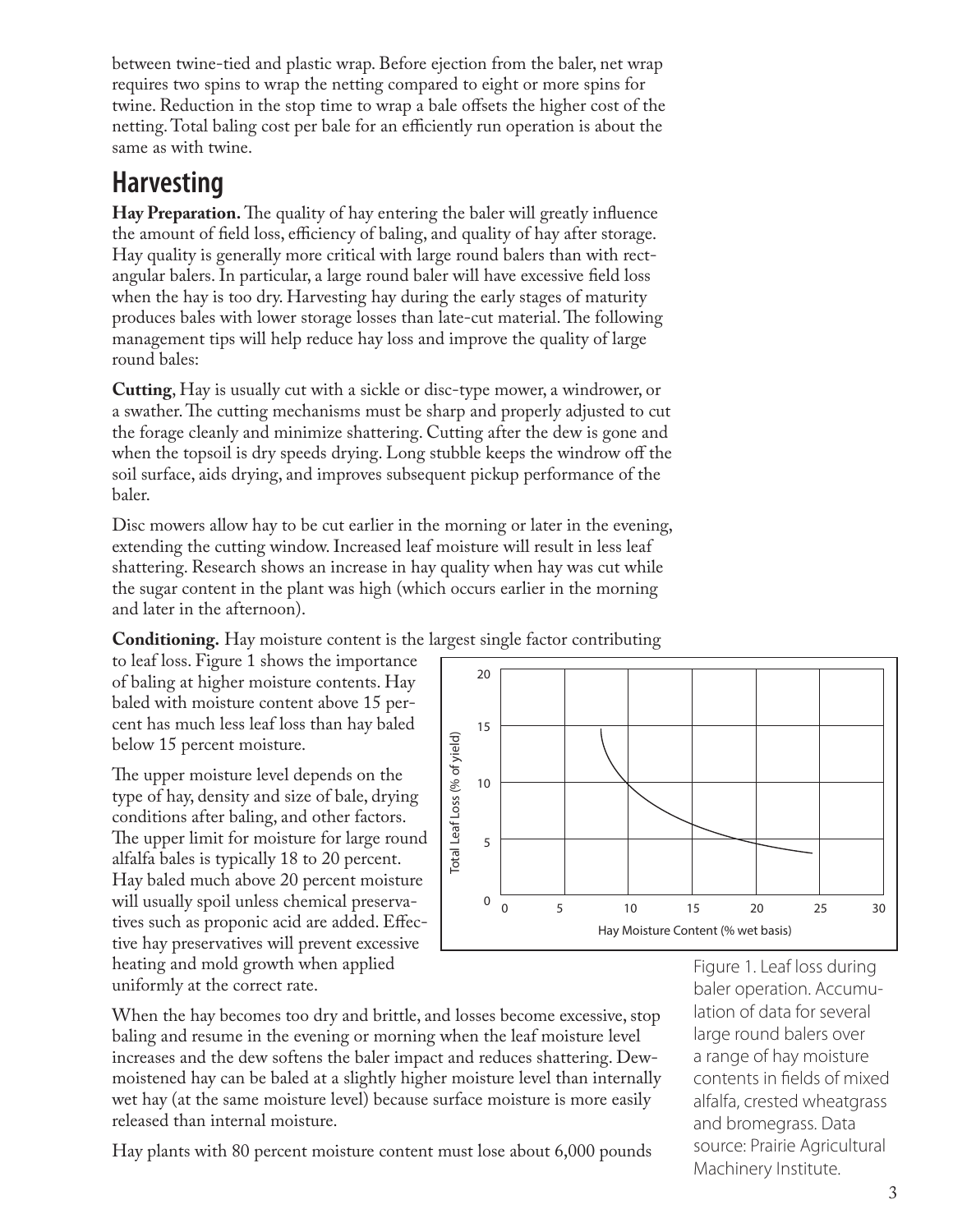per acre of water to produce a ton of hay at 20 percent moisture. Conditioning accelerates drying by opening the waxy cuticle layer surrounding the stem and allowing moisture to evaporate faster. This can be done either mechanically or chemically.

Mechanical conditioners pass hay between two rollers that crush or crimp the stem. Avoid flail type conditioners because they cause excessive shattering and leaf loss, especially on legumes. Correct operation means adjusting condition ers to maintain adequate and uniform roll pressure across the entire length of the stem. Sufficient roll pressure must be applied to cause a noticeable break age of the stem skin, but not so much pressure that leaves are broken. Keep rollers clean and free of wrapped material. Replace rolls that have worn more in the center than at the ends. A constant diameter roll is necessary to main tain uniform pressure.

Chemicals for conditioning, such as potassium carbonate, partially dissolve the waxy layer and are usually applied by spraying the hay immediately prior to cutting. Chemical and mechanical conditioning can be used together with best results occurring under favorable drying conditions. Some chemicals used for conditioning may also improve the palatability of the forage.

**Tedding**. Tedding fluffs, spreads, or moves the windrow of hay. Some tedders simply shift the windrow several feet onto a dryer area while others spread, in vert, and/or fluff the windrow. All these actions may improve drying, but can also increase leaf loss when the tedder is too aggressive or the hay is already somewhat dry. With alfalfa and clover hay, it is important to realize that hay must be somewhat moist when tedded to guarantee reduced leaf shattering. Proper timing of the tedding process for alfalfa and clover will enhance both drying time and forage quality.

**Windrow turning.** Machines are used to lift, invert and fluff the windrow so the bottom side is exposed to the sun. With good drying conditions, turning will speed the drying of the windrow. Handling with a turner is about equal to re-raking with a side-delivery rake. Many consider windrow turning to be gentler on the hay.

**Raking**. A rake is used to assemble a mowed swath into a windrow or ac cumulate two or more windrows into one. Some producers eliminate raking by using a windrower. A windrower may reduce time of field operations and in-field losses. Windrowed hay will dry slower and less uniformly than hay in a wide swath. Raking causes more leaf loss than any other harvest operation. Avoid raking legumes when the forage moisture is less than 35 to 40 percent. If the rake is PTO driven, synchronize field speed and PTO speed to provide a gentle lifting and turning action, which will cause less leaf loss.

**Windrow formation.** The ideal windrow width for round balers is between one-half and near full width of the baler pickup. This width range aids uni form bale formation in the chamber. Make windrows as large as possible within the capacity of the baler pickup to minimize baler losses. Maximum windrow width reduces contact between hay and the baler pickup mechanism and reduces the number of bale turns within the chamber. Large windrows may not be compatible with other equipment or with drying strategy, so some compromise may be necessary. To form bales of consistent density and shape, make windrows uniform in width and uniform in the amount of hay con tained. Minimize the number of windrow ends. Unnecessary field loss occurs as the bale turns in the bale chamber with no hay feeding into the chamber.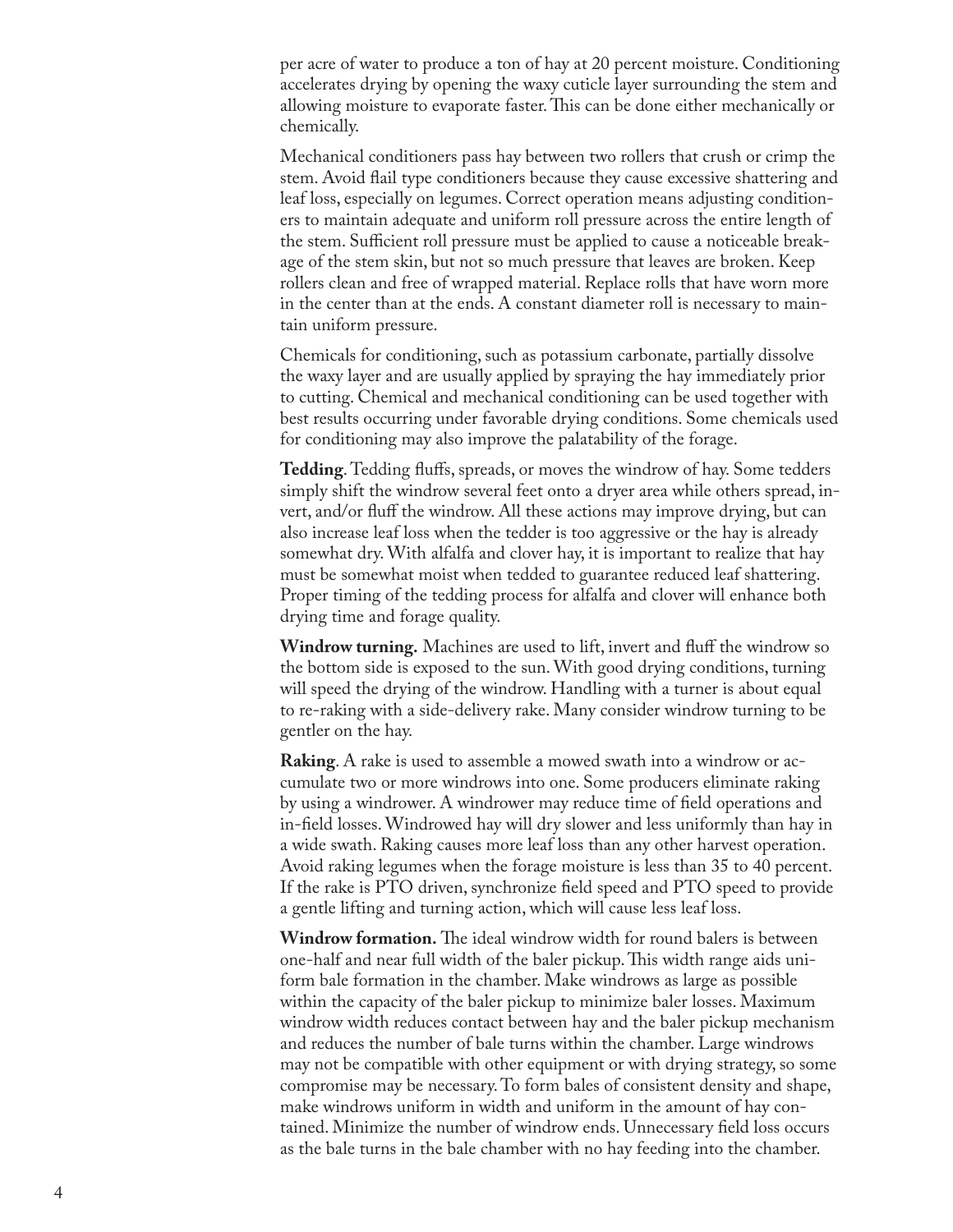**Loss Reduction Techniques.** DM and crude protein (CP) losses are generally greater with large round bales than with small rectangular bales. This is particularly true when harvesting dry alfalfa or other legume hays. Since legume leaves are two to three times higher in CP and digestibility than the stems, leaf shatter during baling substantially reduces the forage quality of these hays. Shatter losses are of less concern when baling grass hays. For example, in very dry alfalfa hay (less than 15 percent moisture content), leaf losses for large round balers can exceed 25 percent, while small rectangular bales, seldom lose more than 5 percent. Therefore, timely field operations to minimize baler losses are more critical with large round bales than with small rectangular bales.

Significant DM losses are associated with the entire harvesting process. Total harvest losses, from the standing crop to storage, range as low as 10 percent for grass hay to as high as 35 percent for

legumes. More specifically for alfalfa, baling losses of 1 to 5 percent have been measured for small rectangular balers operating in typical conditions. Under these same conditions, baling losses of 3 to 30 percent have been measured for large round balers. Minimizing moisture content in the hay and using a baler with well-designed pickup and chamber mechanisms will reduce potentially high losses.

The baler pickup mechanism of large round balers may cause losses as high as 12 percent, although losses more typically range from 1 to 3 percent. Field speed, size of windrow, hay moisture content, and mechanical condition of the pickup mechanism (broken and bent pickup teeth) influence this loss.

Procedures to reduce loss in the baler pickup include: baling at the proper moisture content (higher moisture content reduces pickup loss) and synchronizing field speed to rotational pickup speed of the baler reduces pickup loss. When forward speed is too slow, the pickup device catches the hay and pulls the windrow apart as it feeds in. When forward speed is to fast, the hay is "bulldozed" in front of the pick-up mechanism. Proper synchronization of forward speed and pickup rotation speed is achieved when the windrow "flows" into the baler with minimum disruption. Maintaining the correct speed will cause the baler to gently lift the hay from the windrow and not push or pull it.

Heavy windrows reduce pickup loss because the baler operates at a reduced field speed minimizing contact with pickup components. Undesirable barrel-shaped bales may occur with narrow windrows. In this case, the operator should follow a smooth weaving pattern, back and forth, across narrow windrows (Figure 2b). Also, make sharp turns as shown in Figure 2a, driving straight down the windrow after each turn. This can best be achieved by crowding the material into one side of the pickup for 10 to 12 seconds, then crossing quickly to the other side and crowding the material into the opposite side of the pickup for 10 to 12 seconds. Stay on each side of the windrow for more than 10 to 12 seconds in lighter crops, and less than 10 to 12 seconds for heavier crops. Finger wheels mounted on each side of the baler help direct hay into the baler pickup, which reduces field losses and improves bale shape.

Bale chamber losses have been measured as high as 18 percent for large round balers and are normally two to three times higher in a large round baler than a rectangular baler. Windrow size, field speed, moisture content, bale rotating speed, and twine wrapping contribute to chamber losses.



Figure 2. Pickup pattern for narrow windrows. Crossover the windrow (a) and hold for 10 to 12 seconds. Then cross sharply back to the other side and hold for 10 to 12 seconds. Do not weave uniformly from sideto-side (b) or drive straight down the windrow (c).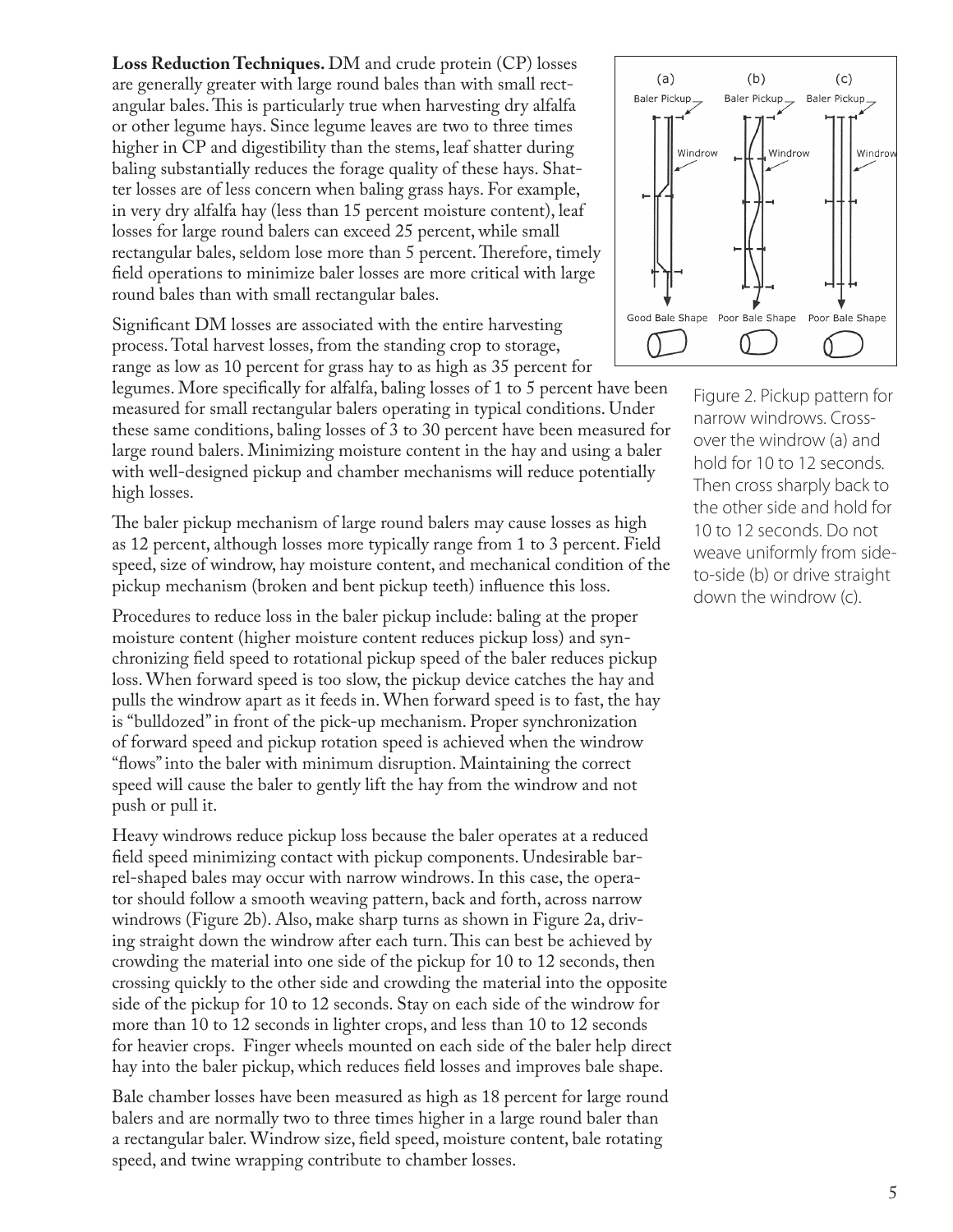To minimize bale chamber losses, the moisture content should be as high as possible to allow for safe storage. The feed rate should be as high as possible to minimize the number of turns within the bale chamber. Achieve a high feed rate by using large windrows and high forward speeds. When windrows are small, or field speeds are slow, use a lower PTO speed. This procedure results in fewer revolutions to form a bale (but PTO speed must be fast enough rela tive to field speed to maintain satisfactory pickup performance).

In one study of round balers, bale chamber losses were 2 percent of yield when the bale was formed in two minutes. When the bale was formed in 13 min utes, chamber loss was 11 percent. Since bale chamber losses typically exceed pickup losses, it is usually better to accept some pickup loss by driving faster and reducing the time required to form a bale. When wrapping with twine, do not rotate the bale more times than necessary to secure the twine. The fines, primarily leaves that fall from the bale chamber during twine wrapping, are a good indication of bale chamber loss. Fines contain the highest level of nutri ents so minimizing this loss is important!

## **Transporting Large Round Bales**

The round bale's shape and dimensions make it impossible to achieve a transport payload equivalent to small or large rectangular bales. Long dis tance transport of round bales is typically impractical. In addition, there is less demand for large round bales on the open hay market than for small and large rectangular bales.

For easier transportation, consider a 4-foot wide round bale that fits better on trucks than wider round bales. A disadvantage of 4-foot wide bales however, is they tend to fall over when ejected from the baler or when speared by a front end loader with a bale spike for moving. Toppling increases with larger diameter round bales (6 feet) that are only 4 feet wide. When the bales topple over, exposure to rainfall intensifies and the excessive moisture encourages hay degradation. Daily heating of the wet round bale results in a significant reduc tion in feed quality.

Losses between 1 and 10 percent of yield have been reported when large round bales were moved from a field to a storage site. Short turn around time from the baling operation to bale removal from the field will decrease this loss. Bales moved soon after baling do not begin to lose shape, and the various types of wraps – particularly twine – do not deteriorate from sunlight (UV) exposure. Reduce UV exposure losses by spacing twine wraps 6 to 10 inches apart, making a solid, dense bale with cylindrical form, and by using care when handling the bales.

Round bales can be readily handled by tractor-mounted equipment and spe cial round bale wagons. Tractor front-end loaders can be used to move or load large round bales, but use care to prevent accidents involving tractor tipping, or allowing the bale to fall or roll from the loader onto the operator. Single bales can be transported with a pickup. When transporting a large number of bales, single bale handling devices are inefficient. Tractor-powered or self-pro pelled large round bale loaders and transporters are available for large volume situations.

Long distance transportation of large round bales on public highways is covered by certain highway regulations. Kansas law establishes maximum load width, height and length and methods of securing the load. Current state law states that a load must be securely fastened to prevent the load from becom -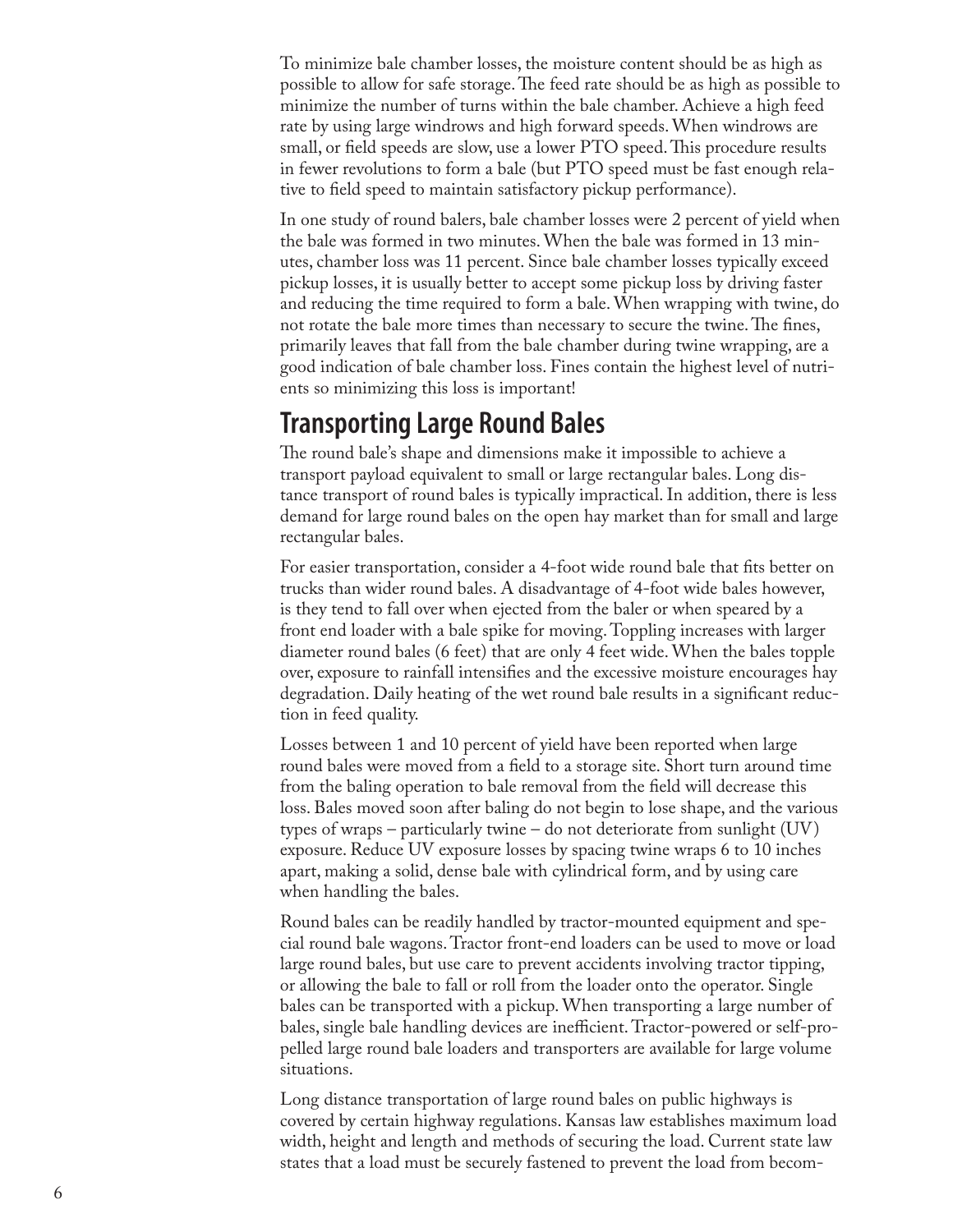ing loose. Consult local law enforcement officials for the current regulations on the highways you will travel, in and out of state.

## **Storing Large Round Bales**

Large round bales typically have a higher storage loss than small rectangular bales, especially when stored outdoors. Placing round bales outside on the ground is the cheapest storage method but has the greatest potential for DM weathering loss. Most losses that occur during outside storage take place on the bottom of the bales where moisture levels remain highest and air move ment is the lowest. There are a number of storage techniques that minimize outdoor storage loss.

- Make a dense bale. A dense bale will sag less, have less surface area in contact with the ground, shed more precipitation and protect the inner bale from weathering, and hold more hay inside the bale. Bale density is affected by the baler, the experience of the operator, and the type of hay. Fine stemmed hays form denser bales. The density of round bales should be a minimum of 10 pounds of hay per cubic foot.
- **Use plastic wrap, net wrap or plastic twine.** Twine reduces bale sag, helps maintain bale shape, and provides a tighter, smoother surface. Plastic twine will resist weathering, insects, and rodents better than natural fiber twines. Twine should be wound tight and spaced a mini mum of 6 to 10 inches apart for best bale wrapping.
- **Store bales on a well drained location.** Bales soak up moisture if placed on a wet or poorly-drained site causing a large layer of spoiled hay on the bottom of the bale. The storage site should drain away in all directions. A 4- to 6-inch base of coarse rock will minimize bottom spoilage. Other materials that can successfully prevent contact with wet soils and provide some air space between the bale and soil surface are: telephone poles, wooden pallets, railroad ties, scrap pipe, and tires.
- **•** Store bales end-to-end. The arrangement of large round bales in outdoor storage can significantly influence storage loss. Pack bales tight enough to maintain uniform shape and minimize contact with the soil surface. Under most conditions, position bales end-to-end as tightly as possible in long lines on a well drained site. A gently sloping site with a southern or southeastern exposure is preferable to maximize solar drying and encouraging drainage away from the hay. Bales should be oriented up and down the slope so that they will not create puddling of surface water. Place the bales near the top of the slope to minimize water flowing around the bales. When more than one line of bales is needed, space adjacent lines at least 3 feet apart. This will increase air flow and allow the sun to reach the back row. Stacking large round bales usually increases losses. Stacking tends to trap moisture between the bales and limits drying action from exposure to the sun and wind. Never store bales under trees. It is highly recommended that large bales stacked outside have some type of temporary cover placed over them for the duration of the storage period.
- **Store indoors.** When bales are marketed or stored for more than one season, consider indoor storage or bale covers. The outer 4-inch thick layer of a 6-foot diameter round bale contains about 25 percent of the total bale volume, so protecting this layer is important! Studies have shown outdoor storage losses range between 5 and 35 percent